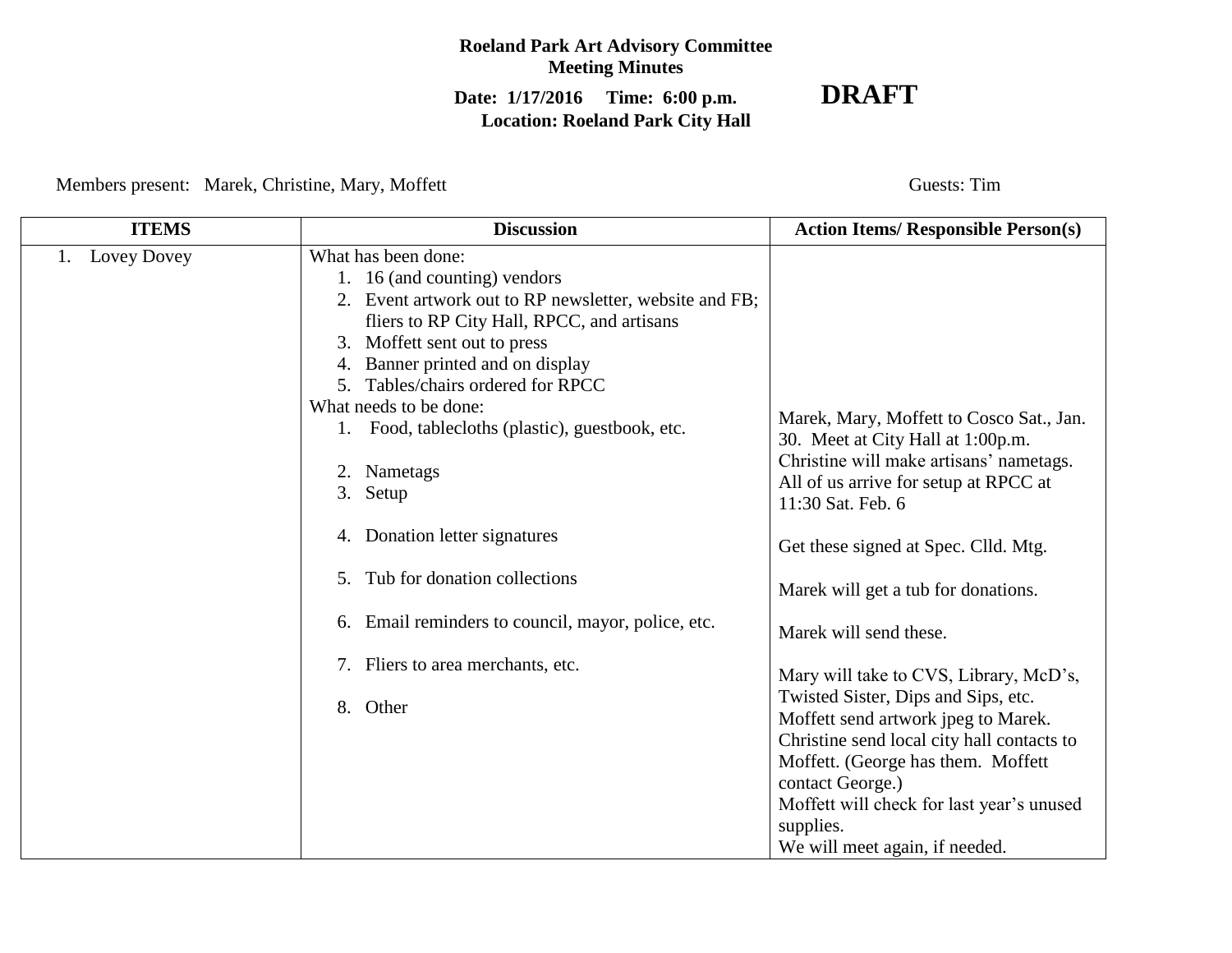### **Roeland Park Art Advisory Committee Meeting Minutes**

|    |                                               | www.com                                                                                                                                                                                                                                                                                  |                                                                                                    |
|----|-----------------------------------------------|------------------------------------------------------------------------------------------------------------------------------------------------------------------------------------------------------------------------------------------------------------------------------------------|----------------------------------------------------------------------------------------------------|
|    |                                               |                                                                                                                                                                                                                                                                                          |                                                                                                    |
|    | 2. Outdoor Decorating<br><b>Contest Recap</b> | Successful for first year. Suggest more categories for<br>next year and more prep time before the 'drivebys.'<br>Solicit residents to enter.                                                                                                                                             |                                                                                                    |
|    | 3. Night Under the Stars                      | Date not set yet. Suggestions:<br>1. Bicycle parade<br>2. Collab with Events Committee<br>3. "Swing Lady" (art from Marie Ogedengbe, see<br>$11/18/15$ minutes)<br>4. Food truck?                                                                                                        |                                                                                                    |
|    | 4. Congressional Art Contest                  | Date confirmation                                                                                                                                                                                                                                                                        | Marek will contact Yoder to get date<br>confirmation.                                              |
|    | 5. Art project with Roesland<br>Elem. School  |                                                                                                                                                                                                                                                                                          | Marek will call George to see if he has<br>heard from Jennie Roberts (art teacher at<br>Roesland). |
|    | 6. Special Called Meeting                     | Wednesday, February 10 to hammer out dates for the<br>next year of Art Committee activities to get submitted in<br>one swell foop to City Council for approval. Their next<br>meeting is shortly after Feb. 10. $\circledcirc$ (Monday, Feb. 15,<br>3 <sup>rd</sup> Monday of the month) |                                                                                                    |
| 7. | Adjourned at 7:10                             | Next regular meeting is Wednesday, Feb. 17.                                                                                                                                                                                                                                              |                                                                                                    |
|    |                                               |                                                                                                                                                                                                                                                                                          |                                                                                                    |